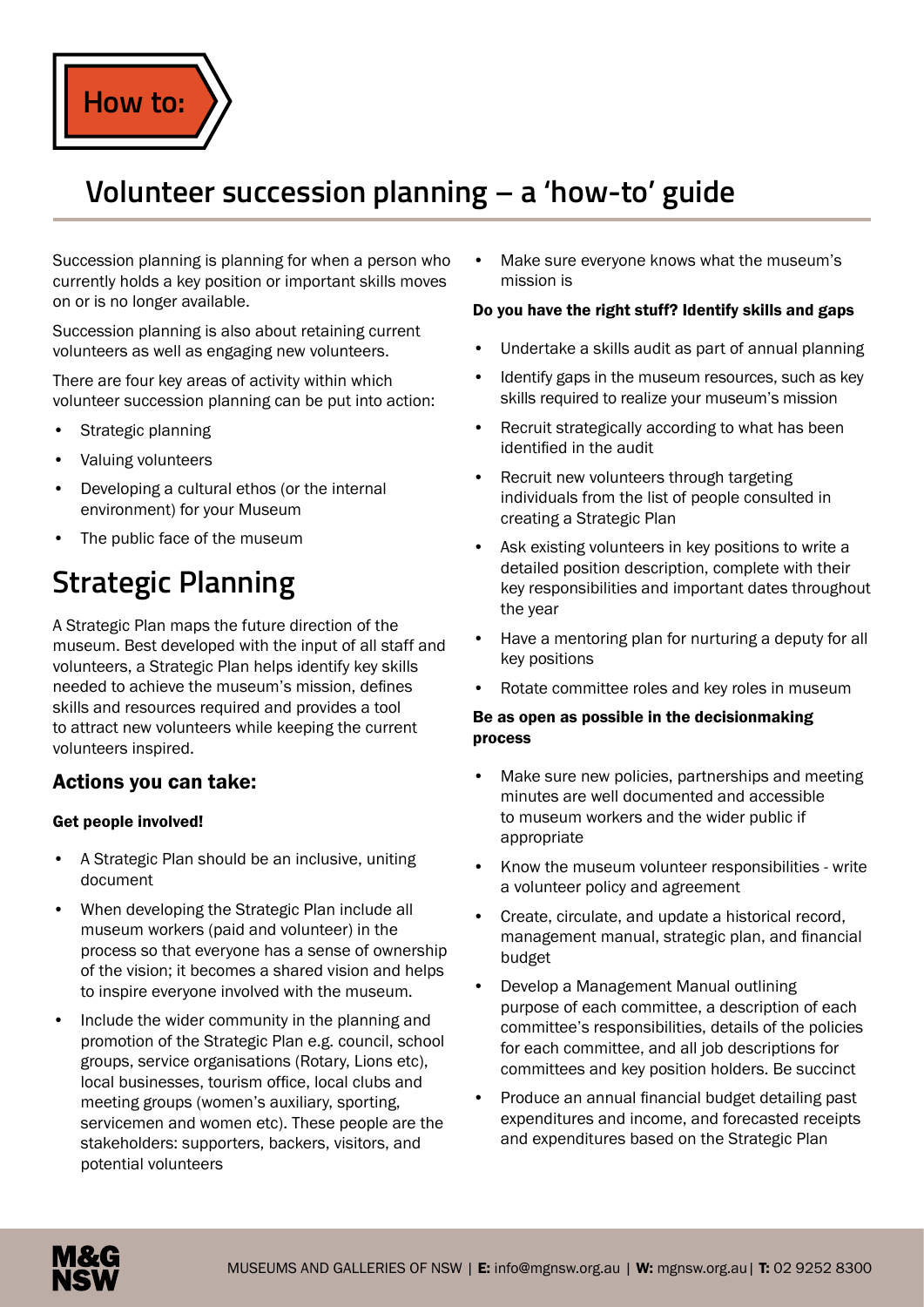# **Valuing Volunteers**

Show that volunteers are valued by providing them with appropriate work facilities and projects, recognising and developing their skills, including them in planning and programs, honoring outgoing volunteers, and acknowledging and rewarding their achievements. These are essential to volunteer succession planning.

The degree to which you value the volunteers affects your organisation through new recruitment, retention of existing volunteers, level of volunteer job satisfaction and how well they do their job.

## Actions you can take:

#### Recruitment

- People are attracted to an organisation for a variety of reasons, but are especially keen to join positive, successful and happy organisations
- Consider all visitors as potential volunteers
- Promote the success of themuseum in newspapers, community bulletins, local news, and the museum newsletter
- Provide volunteers with tea and coffee-making facilities etc.

#### Retaining Staff

- Welcome volunteers through nurturing, training, learning and inclusive behaviours
- Conduct induction programs that include a tour of the facility, introduction to staff, background and history of the organisation, and provide WH&S training
- Identify someone to manage volunteers, provide an induction pack and establish a 'buddy system' for new recruits
- Consider who your volunteers are, what they are looking for by volunteering, and what particular skills they bring to the museum

#### Recognise and reward

- Write letters and postcards of thanks
- Offer personal praise where appropriate
- Provide identification badges, volunteer shirts
- Publically acknowledge volunteers and present awards
- Send Christmas and birthday cards
- Host social events
- Listen to volunteers' ideas in person or through a suggestion box system

#### Honor

- Establish an Ambassador role
- Provide an Honor board
- Invite all volunteers to openings as guests
- Host an end of service party
- Implement a life-long membership
- Ask volunteer service to be acknowledged by Mayor or community elder
- Ask volunteers to do extra tasks if time permits

#### Training and learning

- Encourage and support training initiatives and skill development such as mentoring programs, workshops, internal and external training. This enhances confidence and willingness to tackle new challenges and roles within the organisation
- Incorporate ideas on recognising and training volunteers into your Strategic Plan